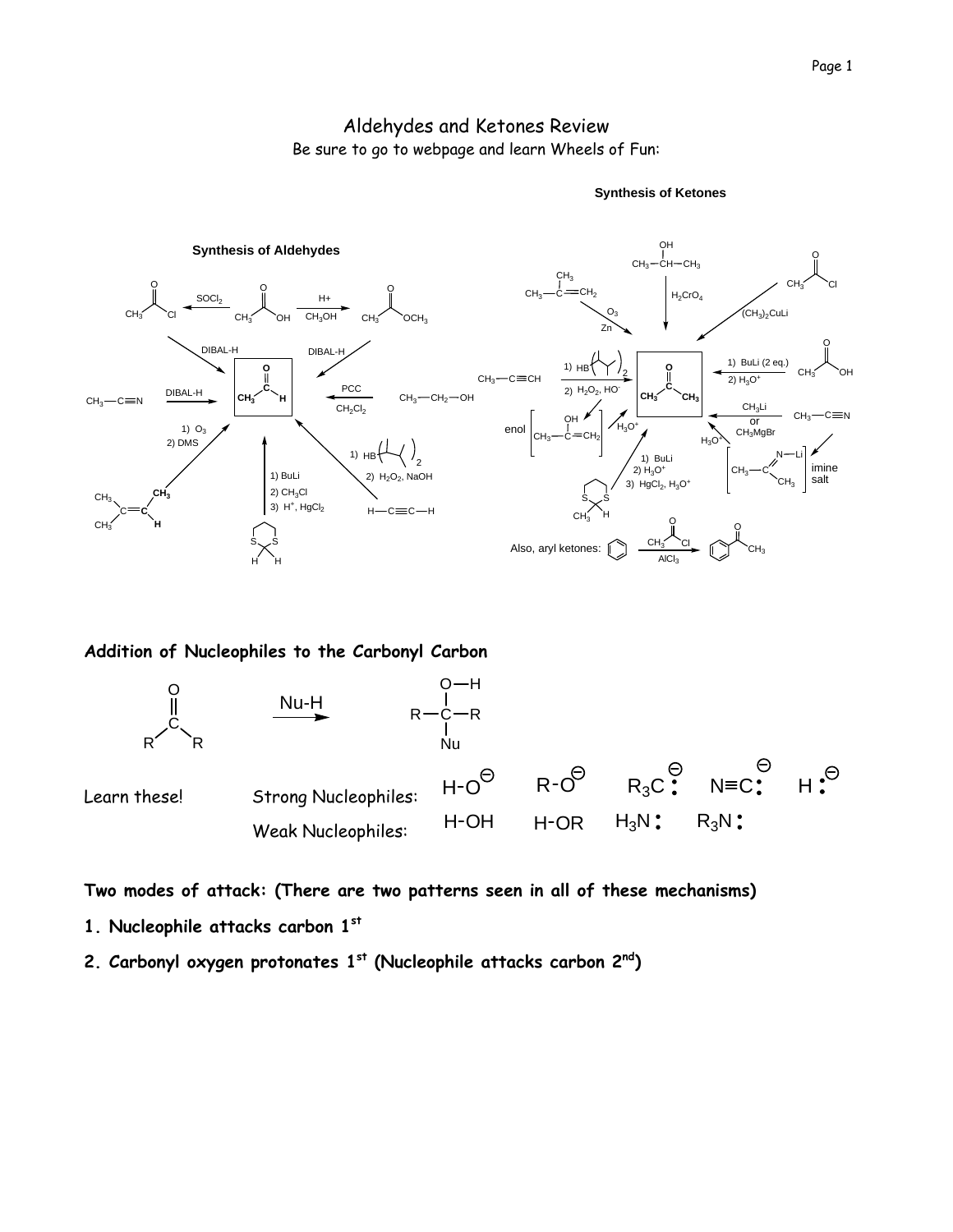Two modes of attack on a carbonyl group:

# **A. Strong Nucleophiles attack carbon 1st**



**B. Weak Nucleophiles attack after oxygen is protonated 1st** then nucleophile adds to carbon to give **tetrahedral intermediate:** 



- $\triangleright$  The product is also tetrahedral in structure.
- $\triangleright$  The addition reaction is usually reversible, i.e., the tetrahedral product may eliminate a group to regenerate the carbonyl group.
- $\triangleright$  If the tetrahedral product is stable or not, a common subsequent step is elimination, especially dehydration.
- $\triangleright$  Aldehydes are more reactive towards addition than ketones (steric hindrance and electronics).

# The mode of attack is determined by nucleophile strength:

**A.** Strong Nu: attack at carbonyl carbon occurs first, then alkoxide intermediate gets protonated in a later step

**B.** Weak Nu: carbonyl oxygen gets protonated first, then nucleophile attack carbonyl carbon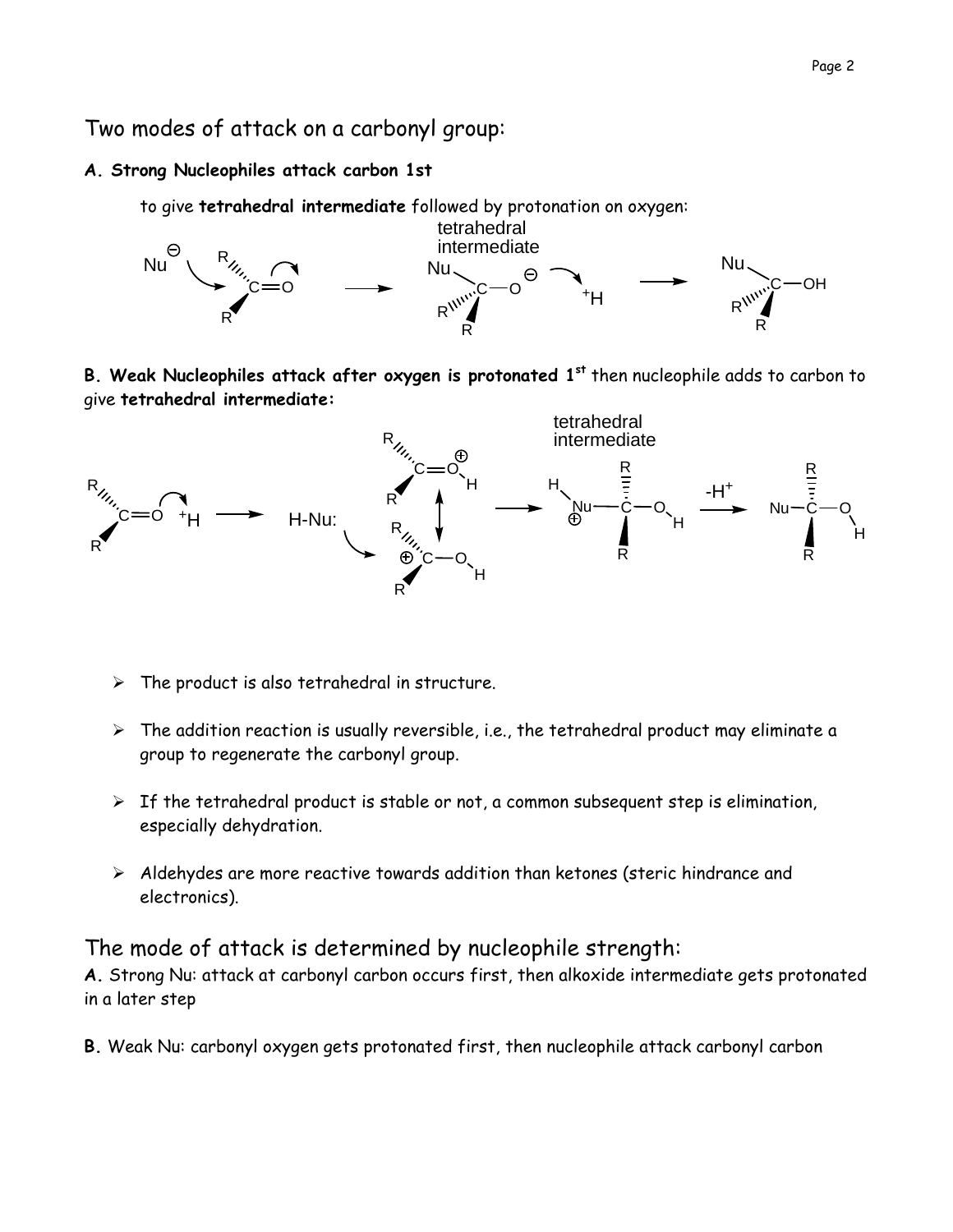#### **Addition Reactions of Aldehydes and Ketones**

- 1. The Wittig Reaction- Addition of Ylides (Formation of Alkenes)
- 2. Hydrates- Addition of water
- 3. Acetal Formation- Addition of Alcohols
- 4. Addition of organometallics- Synthesis of  $2^\circ$  and  $3^\circ$  Alcohols
- 5. Cyanohydrin Formation- Addition of HCN
- 6. Addition of Ammonia Derivatives- Synthesis of Hydrazones, Semicarbazides and Oximes
- **1. The Wittig Reaction- Addition of Ylides-** Synthesis of Alkenes



### **2. Hydrates- Addition of water across the double bond**

Equilibrium favors the ketone:

$$
CH_3-C-CH_3 + H_2O
$$
  $CH_3-C+CH_3 + H_2O$   $CH_3-C+CH_3$   $CH_3-C+CH_3$   $CH_3-C+CH_3$   $CH_3-C+CH_3$   $CH_3-C+CH_3$   $CH_3-C+CH_3$   $CH_3-C+CH_3$   $CH_3-C+CH_3$   $CH_3-C+CH_3$ 

 $\sim$   $\cdot$ 

Aldehydes are more reactive but carbonyl is still favored:

$$
CH_3-C-H
$$
 +  $H_2O$   $CH_3-C-H$   $CH_3-C-H$   $K = 0.75$   
OH  
OH  
OH  
OH  
OH  
OH

### **3. Acetal Formation- Addition of Alcohol**

Aldehydes react with alcohols to give an equilibrium mixture of aldehyde, hemiacetal and acetal.

CH3 C O <sup>H</sup> <sup>+</sup> CH3 OH CH3 CH OH OCH3 CH3 CH OCH3 OCH3 + + H2O

**Hemiacetal** has one alkoxy group and one hydroxy attached to the same carbon. **Acetal** has two alkoxy groups attached to the same carbon. Usually alcohol is in excess to drive reaction all the way to the acetal

Ketones form acetals also but equilibrium favors the ketone; i.e., must drive reaction to acetal

CH3 C O CH3 <sup>+</sup> CH3 OH CH3 <sup>C</sup> OCH3 OCH3 CH3 + H2O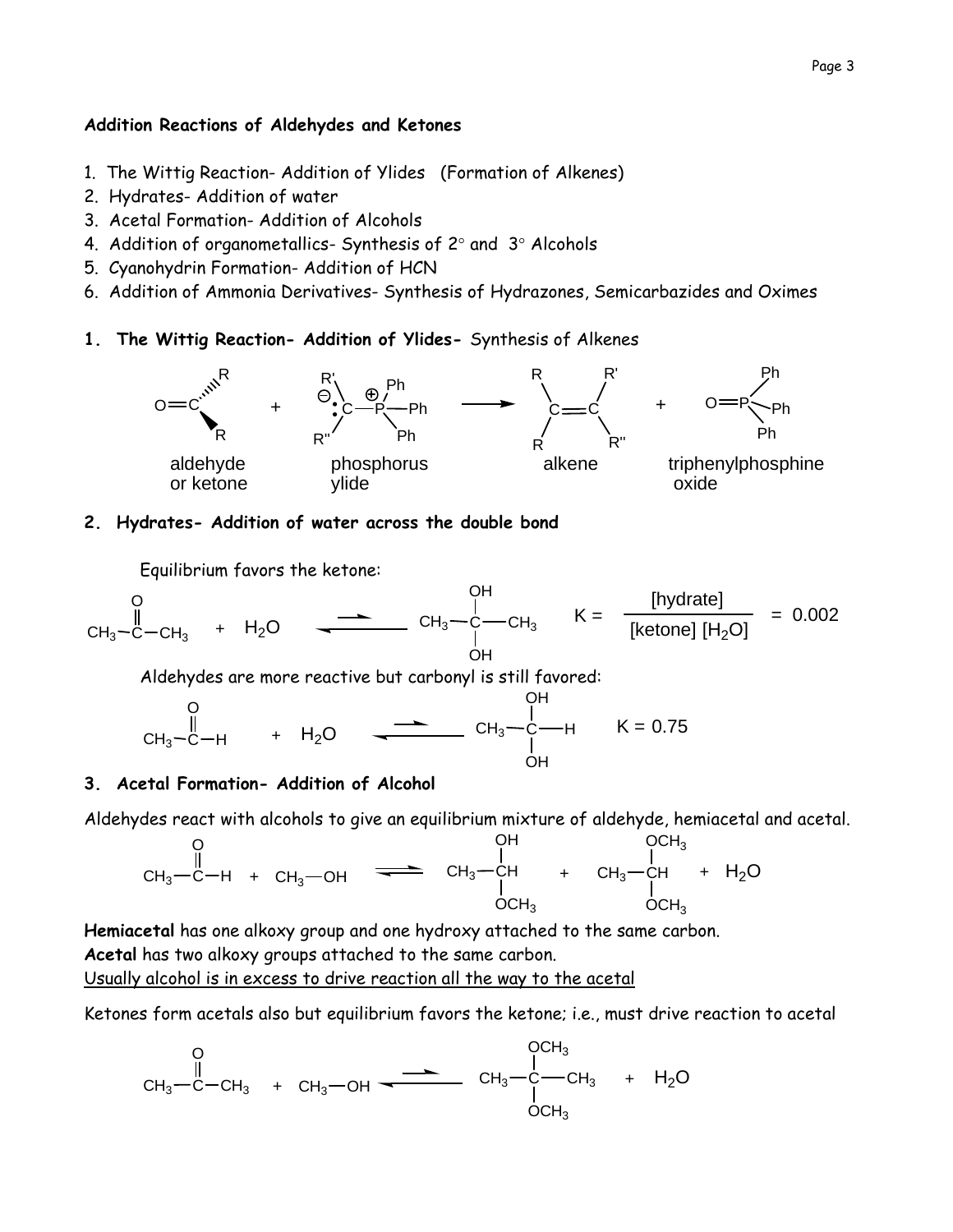**Hemiacetals** are not stable but can be isolated if part of a 5-membered or 6-membered ring.



**Thioacetals** are easily reduced to the methylene compound using Raney nickel.



**4. Addition of Alkyl lithium reagents and Grignard reagents (**strong nucleophiles)



lithium alkoxide lithium alkoxide<br>tetrahedral intermediate<br>terrahedral intermediate

**5. Cyanohydrins- Addition of HCN** 

HCN +  $H_2O$   $\longrightarrow$   $H_3O^{\bigoplus}$  + CN pKa = 9.2



Better to use KCN or NaCN since cyanide ion is a stronger nucleophile:



Use proton-donating solvents or acidic work-up